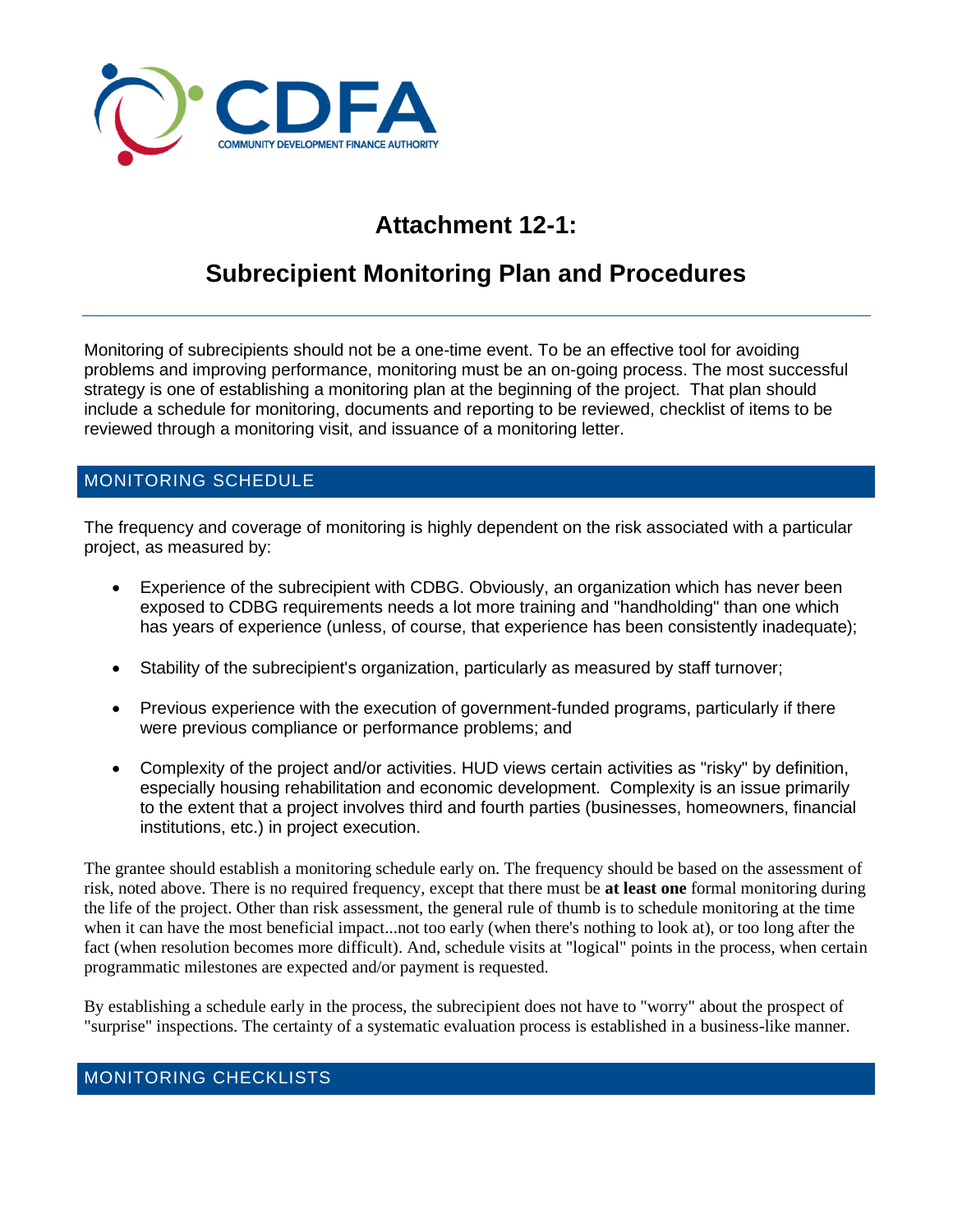The monitoring plan should specify which areas will be examined during the course of any given monitoring visit. At the same time, it should be clear what documents, processes, reports and files will be examined during any given visit. This list will vary, depending on the activities to be monitored.

To ensure that the proposed areas are covered adequately, as well as to promote thoroughness and consistency, it is helpful to use standardize monitoring checklists for on-site reviews. The grantee has several options in this regard:

Develop a checklist(s) specifically tailored to the project. In constructing this checklist, the grantee can "borrow" from checklists but the CDFA Subrecipient Monitoring Checklist is recommended (see Attachment 11-2).

#### MONITORING VISIT

While there is no formal requirement as to how to conduct the monitoring visit, the following are suggested steps to make the process predictable, understood and well documented:

- 1. *Initiate the visit with a notification letter.* This serves as a reminder to the subrecipient of the up-coming visit, as well as the issues which will be examined.
- 2. *Conduct an entrance conference.* This reinforces the purpose of the visit and allows the subrecipient an opportunity to ask any questions, clarify the expectations and make any necessary arrangements for access to staff and files.
- 3. *Keep good notes.* Document any conversations with staff or reminders on issues to check later. Write it down rather than trust it to memory.
- 4. *Conduct an exit conference.* Give the subrecipient a summary of tentative conclusions. This provides an opportunity for clarifications, if appropriate, and cuts down on the prospect of big surprises in the formal monitoring letter. Take good notes on what was said, so that the letter isn't inconsistent with what transpired.

#### MONITORING LETTER

The grantee should prepare and send a formal monitoring letter. As a matter of good management practice, not to mention legal standing, formal feedback is crucial. This letter should be send expeditiously; obviously the length of time it will take to prepare the letter is dependent on the complexities of the issues monitored and the extent of problems encountered. The letter should clearly identify any "Concerns" or "Findings" that must addressed. See "Monitoring Follow Up" below.

Always require a response, addressing any concerns and outlining the steps to be taken to correct the problem. In the final analysis, these letters are the ultimate proof to CDFA that the grantee is executing its formal monitoring responsibilities.

Other Sources: The grantee is not required to rely solely on monitoring visits to check subrecipient performance and progress. Annual required audits are a most appropriate source of information. The grantee can (and in some cases must) also require certain documentation beyond that necessary to support requests for drawdown of CDBG funds. This documentation can give the grantee periodic "snapshots" of progress or problems before they get too large. In addition, another effective tool is periodic informal site-visits (as opposed to the formal monitoring visit). Finally, the grantee can (and should) require review of periodic reports. The CDFA Semi-Annual Progress